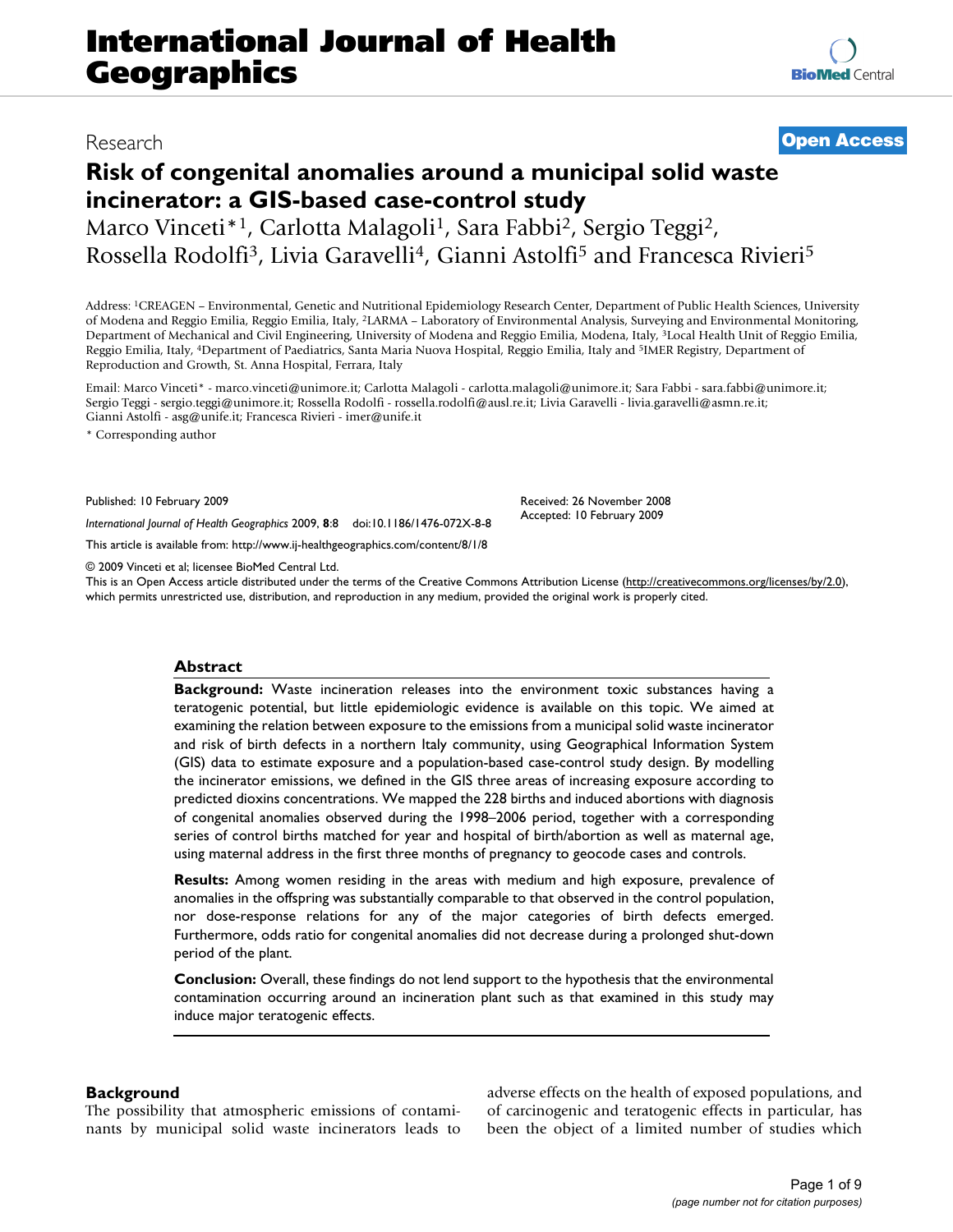yielded conflicting and inconsistent results [1-5]. In fact, incinerators emit a number of pollutants [6], including some suspected or established teratogens such as polychlorinated dibenzo-p-dioxins and -furans (acting as endocrine disruptors [7]) and heavy metals like chromium, cadmium, lead, mercury, nickel and arsenic [8-10]. Moreover, residence near these plants was recently associated with induction of genotoxic effects in humans [11]. These issues are of particular interest since waste incineration is widely used in several developed countries and since birth defects monitoring in the exposed populations has been suggested or adopted as a short-term tool to assess health risks associated to waste management options including incineration [1,2].

In the present study, we studied the extent to which the risk for congenital anomalies varied with maternal exposure to emissions from a modern municipal waste incinerator, by conducting a population-based case-control investigation near a plant with intermittent operation during the study period, and by using a GIS-based approach for exposure assessment and for geographical localization of cases and controls.

# **Methods**

## *Study area*

A municipal solid waste incinerator with a capacity of 70.000 tons/year is located in the city of Reggio Emilia, Emilia-Romagna region (extension 232 km2, population approximately 150,000). The incinerator consists of two combustion lines that started operating in 1968, and has been equipped since 1992 with a dry scrubbing of flue based on sodium bicarbonate for acidic pollutants gas and since 1994 by an activated carbon device for dioxins, furans and mercury adsorption. This plant stopped its activity in April 20, 2002 due to abnormalities in the combustion process and excess emissions of carbon monoxide and other contaminants, and started to operate once again in June 16, 2005.

We estimated through a dispersion model the average concentrations of dioxin and furans in the lower part of the atmosphere in the city territory, aiming at identifying municipal areas with different amounts of exposure to incinerator emissions at man's height by using the estimated fall-out of polychlorinated dibenzo-p-dioxins and dibenzo-p-furans (henceforth referred to as 'dioxins') as indicators. The dispersion model was computed by using the meteorological database 'CALMET', pre-processor developed by the Emilia-Romagna Region Meteorological Service, for the years 1999, 2000, 2001 (data for 1998 were partially corrupted) and from 1 July 2005 to 30 June 2006. We estimated concentration levels through the model WinDimula 3.0 for Windows [12], an air dispersion model initially developed in the 1980s by Enea (Ente per le Nuove Tecnologie, Energia e Ambiente, Rome) and Maind (Maind s.r.l., Milan) and recently updated [12], based on the Gaussian analytic solution of the turbulent diffusion equation. Its main peculiarity is a special algorithm designed to deal with calm wind conditions that are usual in many Italian regions [13]: the model simulates both short-term and climatological concentrations caused by sources with different geometry, and output concentrations are given on regular grids or on user selected receptors. In the present study, the area over which the computations were made was 20 km  $\times$  12 km, with a resolution of 100 m, with the emission source located at (7.022; 6.031) km as respect the South-West corner of the domain. We designed maps of different (A-low, B-intermediate and C-high) ground level exposure to incinerator emissions of dioxins and furans in a Geographic Information System (GIS) environment, using ArcGIS software (version 9.2, ESRI, Redlands, CA 2006) to implement a project georeferenced in the Italian cartographic system (Gauss Boaga) and in the Modena municipality regional technical map layer (Figure 1) and as cutoff points 5 and  $10 \times 10^{-9}$  μg/m<sup>3</sup> of dioxins, based on maximum incinerator allowed emission (Figure 1). We also computed a dispersion model predicting heavy metals concentrations, using as cutoff values 0.50 and 1.00 μg/m<sup>3</sup>: the intermediate exposure area was roughly superimposed to C area for dioxins, and these exposure boundaries were not further used in the analysis.

#### *Study population*

We attempted to identify all cases of congenital anomalies in the offspring or in aborted foetuses of women residing in the Reggio Emilia municipality since January 1, 1998 until December 31, 2006. To do this, we used data from the population-based registry of congenital malformations of the Emilia-Romagna Region, named IMER and part of the Eurocat EU program [14], recording since 1979 all cases of abnormalities in live- and stillbirths and since 1996 the induced abortions associated with diagnoses of congenital anomaly observed in the regional hospitals. We also used as additional source of data the Hospital Discharge Directory of Emilia-Romagna residents, available at the Emilia-Romagna Region Health Authority since 1996, and in particular the discharges by Italian hospitals to regional residents reporting an ICD9-CM diagnostic codes from 740.0 to 759.9. These diagnoses were further reviewed by a clinical geneticist (F.R.), and all cases of minor malformations, as defined in accordance to the Eurocat guidelines, were removed from the analysis.

We retrieved control births with their corresponding mothers through random selection within the regional Hospital Discharge Directory. Specifically, to each case we associated a control birth randomly selected among the livebirths without diagnosis of malformations during the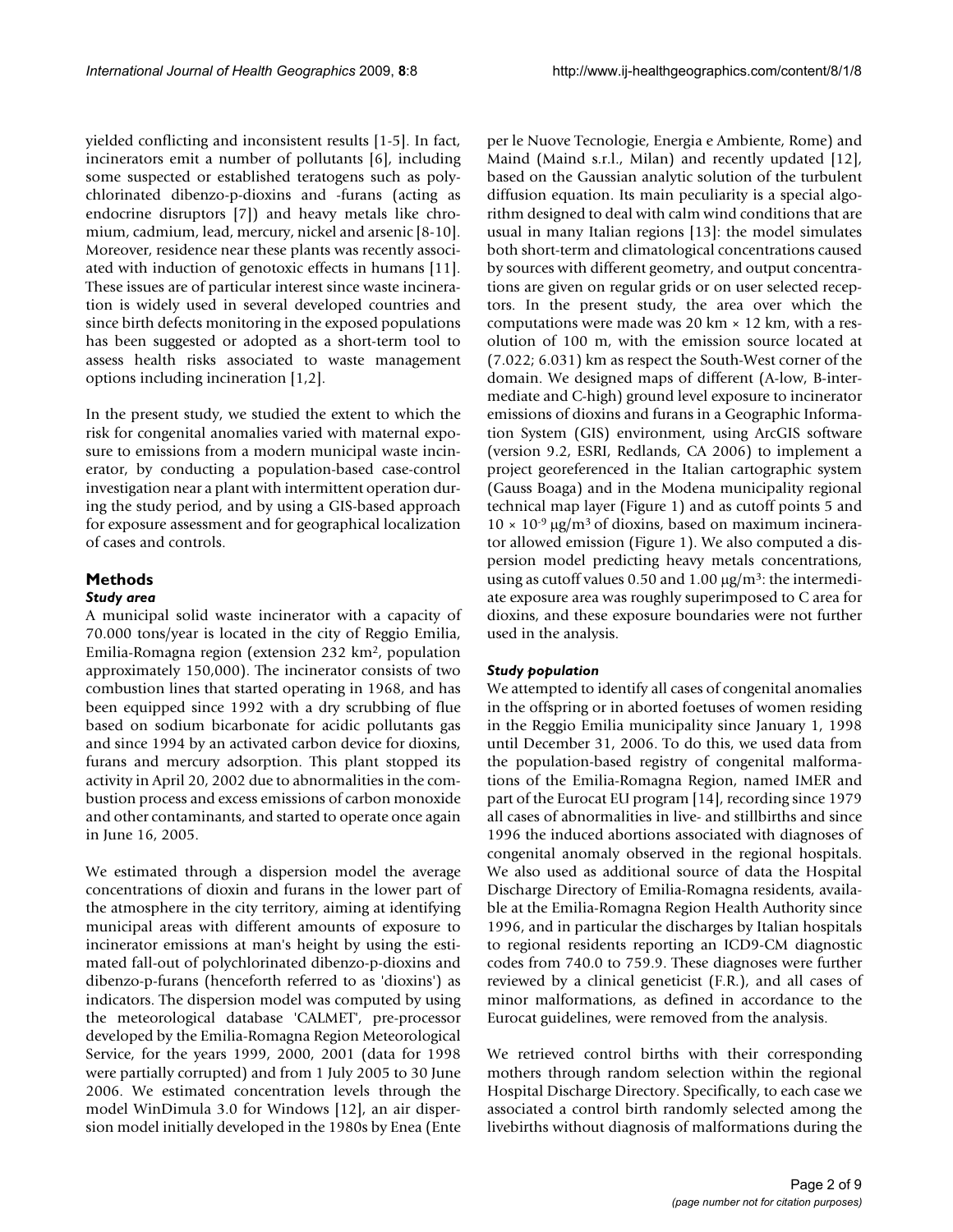

#### Map of exposure to polychlorina around the municipal solid waste incinerator (MSWI) **Figure 1** ted dibenzo-p-dioxins and dibenzofurans (PCDD/F) in the city of Reggio Emilia, northern Italy,

**Map of exposure to polychlorinated dibenzo-p-dioxins and dibenzofurans (PCDD/F) in the city of Reggio Emilia, northern Italy, around the municipal solid waste incinerator (MSWI)**.

same year to women residing in the Reggio Emilia municipality, referred to the same hospital and born in the same year of the matched 'case' mother.

We collected information for both case and referent mothers concerning their residence during the 9 months before parturition (or 3 months for women undergoing induced abortion procedure) and their educational attainment at the Reggio Emilia Municipality General Registry Office. In case of change of residence during the gestational period, we considered for exposure assessment in the present study the woman's residence in the first three months after the estimated date of conception: in the three case showing a change of residence in this early period of the pregnancy, we attributed exposure status on the basis of the longest period of residence within this time span. We then geocoded the retrieved maternal addresses, using the database made available by the Reggio Emilia Province or, in the few cases in which the addresses could not be found in that database, measuring it on site with a geographical positioning system device (Garmin GPSmap 60CSx, Garmin Int. Corp., Olathe, KS). A mother was considered exposed when her address was comprised within the intermediate and high (B and C) exposure areas, after inputting it in the GIS.

All directly and indirectly nominative data were obtained by the Regional Hospital Discharge Registry and by the Reggio Emilia General Registry Office and subsequently analyzed in accordance with the legal and ethical guidelines for personal data protection in epidemiological and scientific research of the Italian law [15] and with the ethical guidelines of the IMER Registry [16].

#### *Data analysis*

We calculated the prevalence ratio of having a birth or an aborted foetus with a congenital anomaly associated to maternal factors through the odds ratio (OR) with its 95%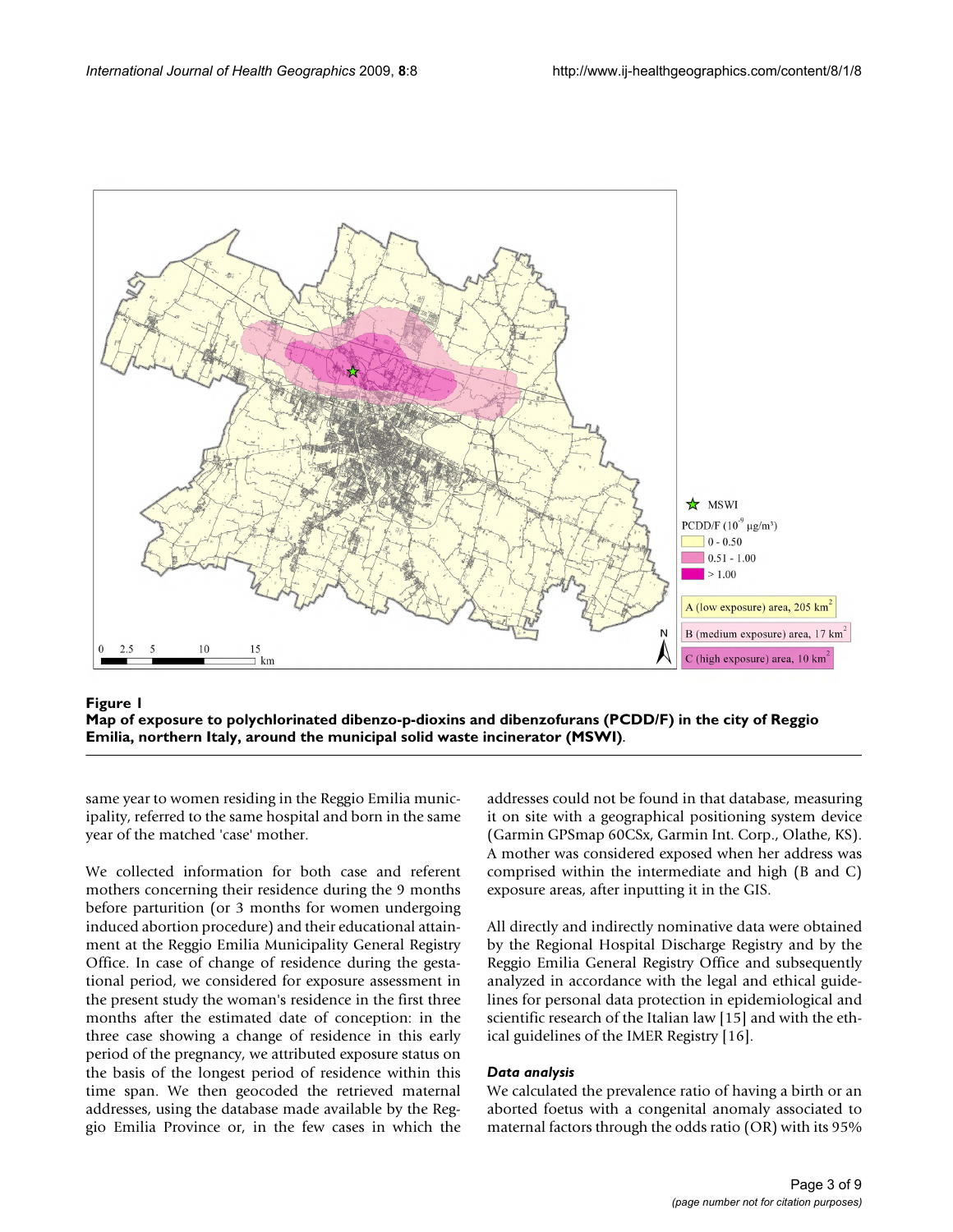confidence interval (CI) generated by a conditional logistic regression model, entering as predictive variables the area of residence during gestation, and educational attainment level. Since no point estimate could be generated by the conditional analysis for the anomalies characterized by the lowest prevalence, we used, in these cases, unconditional logistic regression adjusting for both maternal age and education. We carried out this analysis for overall congenital anomalies and for single birth defect categories for the entire study period and, when numbers of cases made it possible, also for the normal operation and shutdown periods of operation of the plant. The former period included all births with congenital anomalies occurring in the periods December 1, 1998–October 31, 2002 and April 1, 2006–December 31, 2006, whilst that ascribed to the shut-down period occurred from February 1, 2003 to December 31, 2005 (Figure 2). The remaining time spans, in the first part of the shut-down period and at the beginning of the reactivation (in 2005) of the plant, were removed from period-specific analysis due to uncertainties in estimating the actual exposure status of women who delivered in these periods. For induced abortions linked to an *in utero* diagnosis of birth defects, the overall time span considered as 'exposed' included the periods January 1, 1998–May 31, 2002 and October 1, 2005– December 31, 2006, whilst abortions considered as 'unexposed' occurred from August 1, 2002 until July 31, 2005, and the events occurred in the remaining periods were removed from analysis. In all these analyses, 'period of exposure' of each control birth was made equal to that of the corresponding matched case. For all statistical analyses we used the package Stata-10 [17].

#### **Results**

Overall, we identified 228 cases of congenital anomalies during the study period: 183 live- and stillbirths presenting one or more defects or congenital syndrome and 45 induced abortions of foetuses with single or multiple anomalies. Maternal age of case mothers (at birth or at time of abortion) ranged from 16 to 44 years; regarding educational attainment level, case and referent mothers who had attended elementary school were 19 (8.33%)

and 9 (3.95%) respectively, middle school 83 (36.40%) and 78 (34.21%), high school in 90 (39.47%) and 104 (45.61%) and university 36 (15.79%) and 37 (16.23%).

Using a logistic regression model and adjusting for education and maternal age, OR for congenital anomalies was 1.49 (95% CI 0.70–3.19) in the medium exposure group and 0.66 (95% CI 0.25–1.79) in the high exposure group, compared to the remaining municipal population (Table 1), and results were substantially similar when we used a conditional logistic model (Table 2). As summarized in table 1, grouping together the two highest exposure levels OR in the overall exposed population resulted to be 1.11 (95% CI 0.60–2.04), and when the analysis was carried out for single anomaly categories we found little evidence of excess risk for any disease group and exposure status, with the exception of an increased OR for chromosomal abnormalities in the middle exposure area (OR 2.53, 95% CI 0.88–7.24).

In the period-specific analysis, limited to defects with the highest prevalence, we found little evidence of changes in risk during the shut-down of the plant, since the OR among 'exposed' women was substantially similar to that computed for the operation period (Table 2).

### **Discussion**

A limited number of epidemiologic studies investigated the risk of congenital anomalies among populations directly exposed to the emissions of waste incinerators [5,18-23]. Some studies did not find an increased prevalence of overall anomalies or of specific groups of birth defects, whilst others detected excess risks for nervous system anomalies [21], cardiovascular defects [21], facial cleft [19,22], urinary defects [22], and overall infant deaths due to congenital malformations [23]. However, methodological limitations considerably hamper the evaluation of results of most investigations: very few studies analyzed maternal residence during the first three months of gestation, or adjusted for maternal age and for socioeconomic status. Moreover, distance of maternal residence (at time of delivery or abortion) from the plant was



#### Figure 2 and 2008 and 2008 and 2008 and 2008 and 2008 and 2008 and 2008 and 2008 and 2008 and 2008 and 2008 an

**Operation periods of the municipal waste incinerator of Reggio Emilia, Italy, and corresponding exposure status of cohorts of births and of aborted foetuses undergoing a diagnosis of congenital anomaly during the 1998– 2006 period**.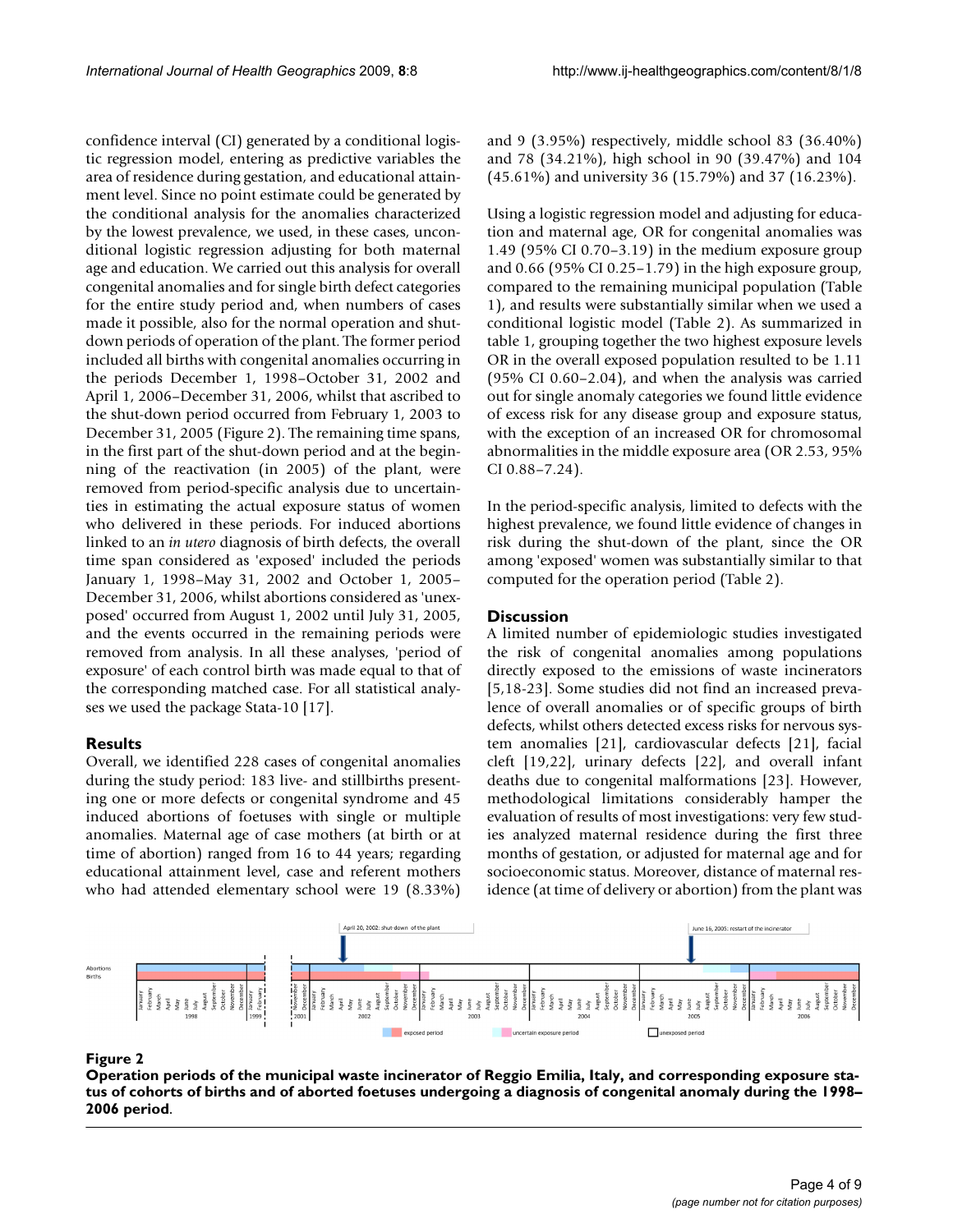| Area                                                    | Cases % (n) | Controls % (n) | Odds ratio <sup>1</sup> |               |
|---------------------------------------------------------|-------------|----------------|-------------------------|---------------|
| All anomalies                                           |             |                |                         |               |
| A (low exposure)                                        | 89.0 (203)  | 90.4 (206)     | 1.00 (referent)         |               |
| B (medium exposure)                                     | 7.9(18)     | 5.3(12)        | $1.49(0.70-3.19)$       |               |
| C (high exposure)                                       | 3.1(7)      | 4.3(10)        | $0.66$ (0.25-1.79)      |               |
|                                                         |             |                |                         | P trend 0.881 |
| Overall exposed area (B+C)                              | 11.0(25)    | 9.6(22)        | $1.11(0.60-2.04)$       |               |
| Cardiovascular system                                   |             |                |                         |               |
| A (low exposure)                                        | 9.6(87)     | 90.4 (206)     | 1.00 (referent)         |               |
| B (medium exposure)                                     | 6.3(6)      | 5.3(12)        | $0.91(0.36 - 2.31)$     |               |
| C (high exposure)                                       | 3.1(3)      | 4.3(10)        | $0.77(0.22 - 2.77)$     |               |
|                                                         |             |                |                         | P trend 0.666 |
| Overall exposed area (B+C)                              | 9.4(9)      | 9.6(22)        | $0.86$ (0.40-1.86)      |               |
| Nervous system                                          |             |                |                         |               |
| A (low exposure)                                        | 95.7 (22)   | 90.4 (206)     | 1.00 (referent)         |               |
| B (medium exposure)                                     | 4.3 $(1)$   | 5.3(12)        | $0.64(0.83 - 4.93)$     |               |
| C (high exposure)                                       | 0.0(0)      | 4.3(10)        | $-2$                    |               |
|                                                         |             |                |                         | P trend 0.344 |
| Overall exposed area (B+C)                              | 4.3 $(I)$   | 9.6(22)        | $0.41(0.05 - 3.17)$     |               |
| Chromosomal                                             |             |                |                         |               |
| A (low exposure)                                        | 85.4 (35)   | 90.4 (206)     | 1.00 (referent)         |               |
|                                                         |             |                |                         |               |
| B (medium exposure)                                     | 12.2(5)     | 5.3(12)        | $2.53(0.88 - 7.24)$     |               |
| C (high exposure)                                       | 2.4(1)      | 4.3(10)        | $0.77(0.10-6.14)$       |               |
|                                                         |             |                |                         | P trend 0.486 |
| Overall exposed area (B+C)                              | 14.6(6)     | 9.6(22)        | $1.82(0.70 - 4.72)$     |               |
| Genito-urinary                                          |             |                |                         |               |
| A (low exposure)                                        | 90.4 (19)   | 90.4 (206)     | 1.00 (referent)         |               |
| B (medium exposure)                                     | 4.8 $(1)$   | 5.3(12)        | $0.65(0.08 - 5.05)$     |               |
| C (high exposure)                                       | 4.8 $(1)$   | 4.3(10)        | $1.08(0.14 - 8.68)$     |               |
|                                                         |             |                |                         | P trend 0.904 |
| Overall exposed area (B+C)                              | 9.6(2)      | 9.6(22)        | $0.82(0.18 - 3.67)$     |               |
| Musculoskeletal                                         |             |                |                         |               |
| A (low exposure)                                        | 87.2 (34)   | 90.4 (206)     | 1.00 (referent)         |               |
| B (medium exposure)                                     | 10.3(4)     | 5.3(12)        | $1.52(0.49 - 4.67)$     |               |
| C (high exposure)                                       | 2.5(1)      | 4.3(10)        | $0.56(0.07 - 4.47)$     |               |
|                                                         |             |                |                         | P trend 0.928 |
| Overall exposed area (B+C)                              | 12.8(5)     | 9.6(22)        | $1.13(0.41 - 3.10)$     |               |
| Clefts <sup>2,3</sup>                                   |             |                |                         |               |
| A (low exposure)                                        | 100.0(4)    | 90.4 (206)     | 1.00 (referent)         |               |
| Overall exposed area (B+C)                              | 0.0(0)      | 9.6(22)        |                         |               |
|                                                         |             |                |                         |               |
| Eye <sup>2</sup>                                        |             |                |                         |               |
| A (low exposure)                                        | 85.7(6)     | 90.4 (206)     | 1.00 (referent)         |               |
| Overall exposed area (B+C)                              | 14.3(1)     | 9.6(22)        | $1.78(0.20 - 5.65)$     |               |
| Other and unspecified congenital anomalies <sup>2</sup> |             |                |                         |               |
| A (low exposure)                                        | 87.5(14)    | 90.4 (206)     | 1.00 (referent)         |               |
| Overall exposed area (B+C)                              | 12.5(2)     | 9.6(22)        | $1.11(0.24 - 5.10)$     |               |
|                                                         |             |                |                         |               |

**Table 1: Prevalence odds ratio for congenital anomalies associated with maternal exposure to the emissions of the incinerator plant of Reggio Emilia, northern Italy, 1998–2006**

1 Estimates computed through unconditional logistic regression (95% confidence interval in parentheses)

2 No point estimate could be computed for the B and C areas

<sup>3</sup> No point estimate could be computed for the overall exposed area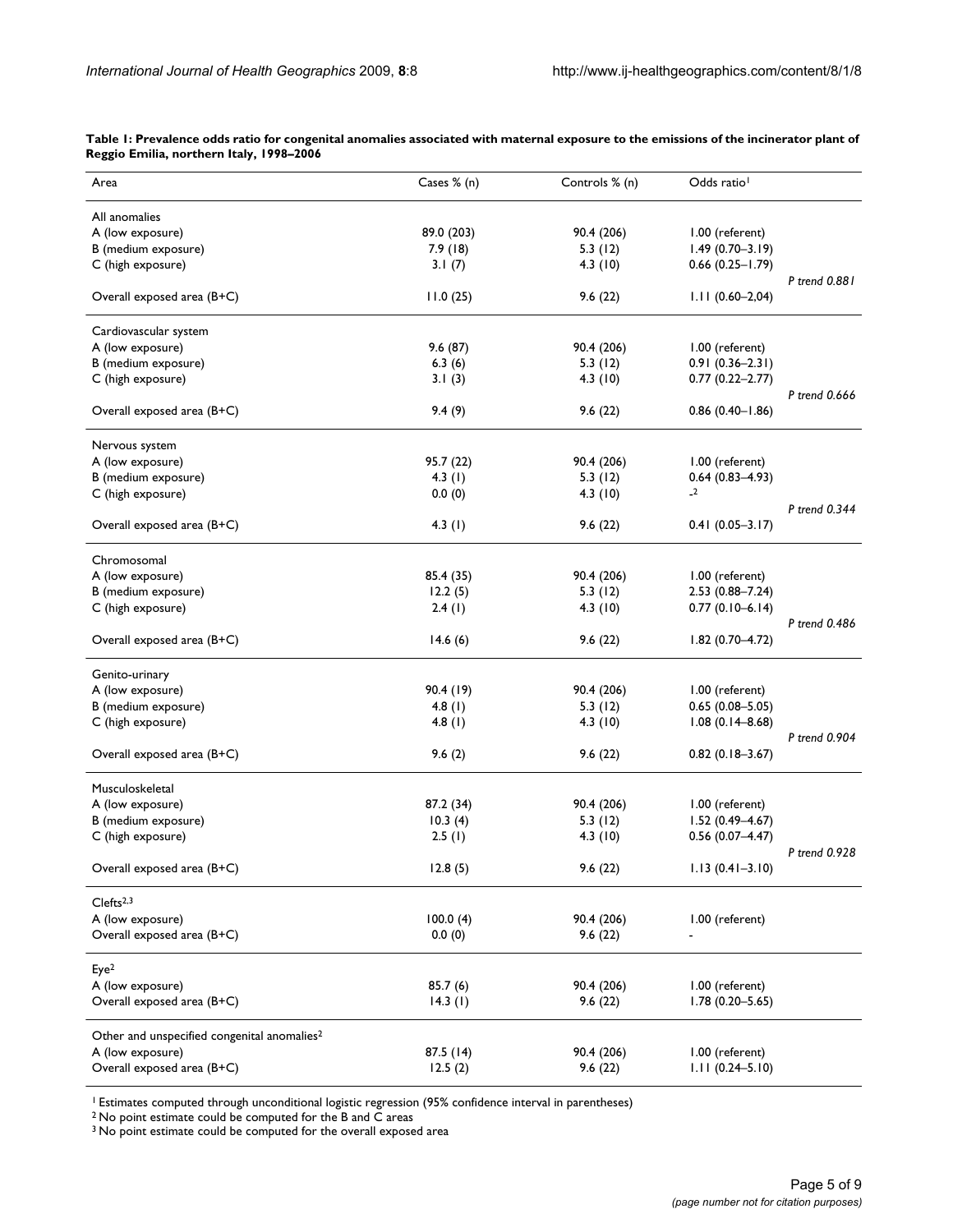|                                    | Entire study period |                   | Operation period                         |                |                   | Shut-down period                         |                |                   |                                          |
|------------------------------------|---------------------|-------------------|------------------------------------------|----------------|-------------------|------------------------------------------|----------------|-------------------|------------------------------------------|
|                                    | Cases %<br>(n)      | Controls %<br>(n) | <b>OR</b><br>(95% CI)                    | Cases %<br>(n) | Controls %<br>(n) | <b>OR</b><br>(95% CI)                    | Cases %<br>(n) | Controls %<br>(n) | OR.<br>(95% CI)                          |
| All abnormalities                  |                     |                   |                                          |                |                   |                                          |                |                   |                                          |
| A area<br>(low exposure)           | 89.0 (203)          | 90.4 (206)        | 1.00<br>(referent)                       | 91.6 (119)     | 89.2 (116)        | 1.00<br>(referent)                       | 83.5(71)       | 90.6 (77)         | 1.00 (referent)                          |
| B area<br>(medium<br>exposure)     | 7.9(18)             | 5.3(12)           | 1.55<br>$(0.67 - 3.56)$                  | 6.1(8)         | 5.4(7)            | 1.10<br>$(0.39 - 3.06)$                  | 11.8(10)       | 5.9(5)            | 3.17<br>$(0.65 - 15.46)$                 |
| C area<br>(high exposure)          | 3.1(7)              | 4.3(10)           | 0.67<br>$(0.25 - 1.77)$<br>P trend 0.883 | 2.3(3)         | 5.4(7)            | 0.41<br>$(0.11 - 1.61)$<br>P trend 0.321 | 4.7(4)         | 3.5(3)            | 1.30<br>$(0.29 - 5.82)$<br>P trend 0.308 |
| Overall<br>exposed area<br>$(B+C)$ | 11.0(25)            | 9.6(22)           | 1.10<br>$(0.59 - 2.04)$                  | $8.4$ (11)     | 10.8(14)          | 0.76<br>$(0.34 - 1.69)$                  | 16.5(14)       | 9.4(8)            | 2.07<br>$(0.71 - 6.00)$                  |
| Cardiovascular anomalies           |                     |                   |                                          |                |                   |                                          |                |                   |                                          |
| A area<br>(low exposure)           | 90.6 (87)           | 88.6 (85)         | 1.00<br>(referent)                       | 94.9 (56)      | 83.0 (49)         | 1.00<br>(referent)                       | 81.4 (26)      | 96.9(31)          | 1.00 (referent)                          |
| B area<br>(medium<br>exposure)     | 6.3(6)              | 6.3(6)            | 0.94<br>$(0.27 - 3.31)$                  | 5.1(3)         | 8.4(5)            | 0.59<br>$(0.14 - 2.49)$                  | 9.3(3)         | 3.1(1)            | $\overline{2}$                           |
| C area<br>(high exposure)          | 3.1(3)              | 5.2(5)            | 0.58<br>$(0.14 - 2.45)$                  | 0.0(0)         | 8.4(5)            | $-2$                                     | 9.3(3)         | 0.0(0)            | $-2$                                     |
| Overall<br>exposed area<br>$(B+C)$ | 9.4(9)              | 11.5(11)          | P trend 0.494<br>0.76<br>$(0.30 - 1.96)$ | 5.1(3)         | 16.8(10)          | P trend 0.647<br>0.29<br>$(0.08 - 1.08)$ | 18.8(6)        | 3.1(1)            | P trend 0.996<br>$\overline{2}$          |
| Nervous system defects             |                     |                   |                                          |                |                   |                                          |                |                   |                                          |
| A area<br>(low exposure)           | 95.7 (22)           | 87.0 (20)         | 1.00<br>(referent)                       | 100.0(13)      | 92.3(12)          | 1.00<br>(referent)                       | 88.9 (8)       | 77.8(7)           | 1.00 (referent)                          |
| B area<br>(medium<br>exposure)     | 4.3 $(1)$           | 0.0(0)            | $\overline{2}$                           | 0.0(0)         | 0.0(0)            | $\overline{2}$                           | 11.1(1)        | 0.0(0)            | $\overline{2}$                           |
| C area<br>(high exposure)          | 0.0(0)              | 13.0(3)           | $-2$                                     | 0.0(0)         | 7.7(1)            | $-2$                                     | 0.0(0)         | 22.2(2)           | $-2$                                     |
| Overall<br>exposed area<br>$(B+C)$ | 4.3 $(1)$           | 13.0(3)           | P trend 0.200<br>0.31<br>$(0.03 - 3.11)$ | 0.0(0)         | 7.7(l)            | P trend 0.995<br>$\overline{2}$          | 11.1(1)        | 22.2(2)           | P trend 0.354<br>0.50<br>$(0.05 - 5.51)$ |

**Table 2: Prevalence odds ratio for congenital anomalies according to maternal exposure to emissions of the municipal solid waste incinerator of Reggio Emilia, northern Italy, 1998–2006 1**

1Odds ratio (OR) with 95% confidence interval (CI) computed with conditional logistic regression

2 No point estimate could be computed

generally considered in exposure assessment, without taking into consideration the characteristics of the plant (chimney heights and widths, type and amount of combusted waste), the amount of waste combusted and the meteorological factors, with the noticeable exception of the study by Cordier *et al.* [22] who used an exposure index estimated from a Gaussian plume model.

Overall, results of the present study did not suggest the occurrence of an excess teratogenic risk in the vicinity of the incinerator plant, since prevalence increased only in the medium-exposure area and such increase was statistically very unstable, nor any evidence of reduction in risk during shut-down of the plant emerged. Moreover, a more specific analysis for single categories of anomalies did not generally lead us to identify excess risks for any disease group, though these results must be evaluated with caution since most of the computed estimates were statistically unstable. In particular, urogenital anomalies such hypospadias, an abnormality suspected to be associated with parental exposure to environmental endocrine disrupting chemicals [24,25], did not increase in the exposed population. However, we found an excess prevalence of chromosomal anomalies in middle exposure area, which is difficult to interpret since there risk was not increased in the high exposure area, and no association was found in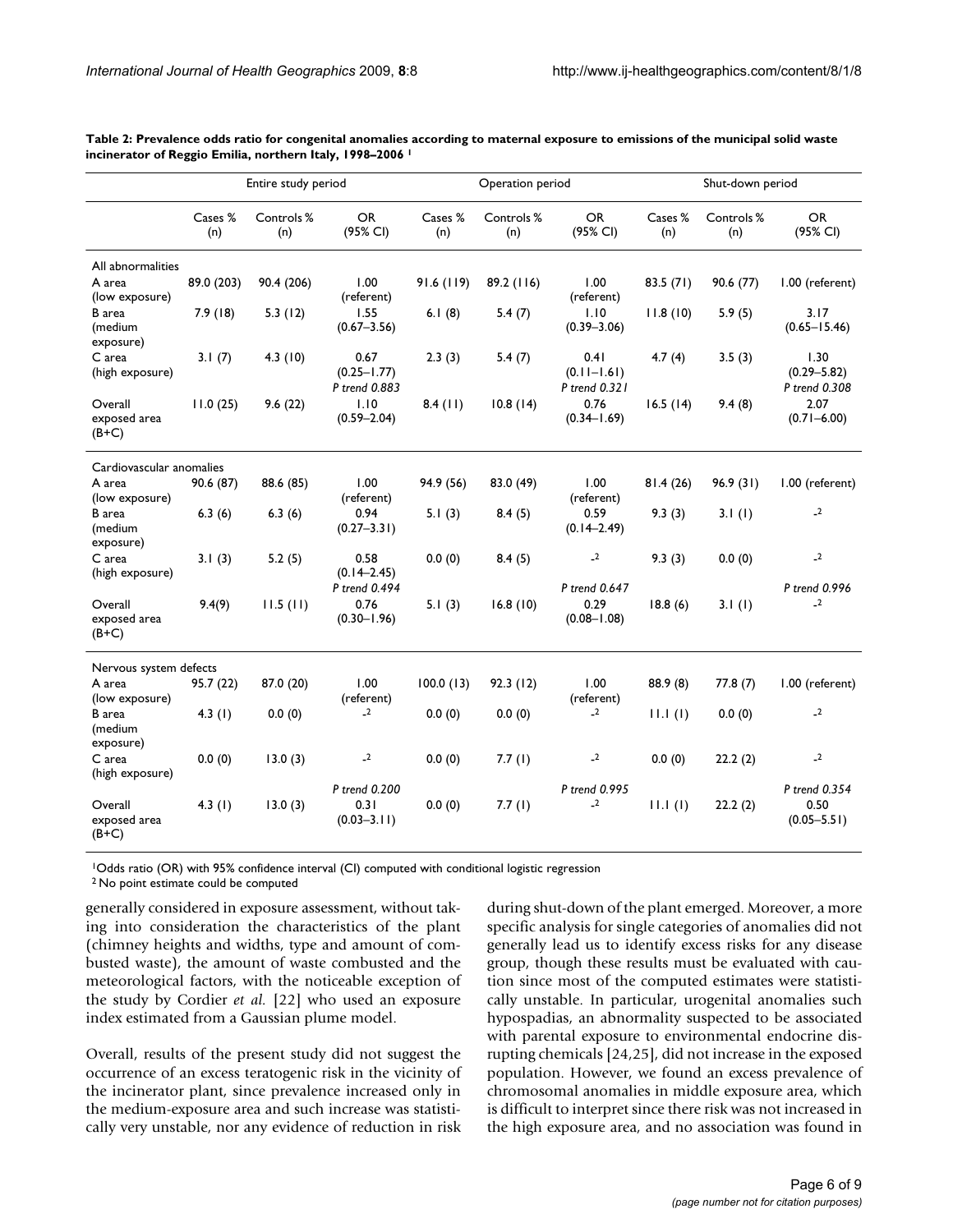the two epidemiologic studies which specifically examined this category of birth defects [20,22]. We therefore consider it useful to further monitor this finding in the study area or in other comparable contexts.

Some degree of exposure misclassification certainly occurred in the present study. First, since chlorinated compounds are contaminants characterized by persistency in the human body and in the environment, assessment of exposure based on residence during gestation and not on long-term residential history or the occupational environment might have biased to some extent the actual exposure burden experienced by the study subjects during the latest years. However, we checked in a random sample of case and referent women ( $n = 46$ , 10% of the study population) their residences three years before date of delivery or abortion, in order to ascertain the extent of long-term changes in exposure status. We found that 36 (78.3%) were then residing in the same exposure area we assigned in the present investigation according to residence at the beginning of pregnancy and 10 (21.7%) immigrated after that date into the municipality (8 towards the low-exposure area and 2 in the high-exposure area), thus suggesting a limited mobility of the study population across the different exposure areas.

Exposure misclassification might have also occurred due to additional sources of dioxins and of heavy metals in the study area, apart from the incineration plant, through different pathways of intake (inhalation, ingestion and dermal contact). However, concerning the first category of contaminants, in the study municipality no major industrial sources of dioxins were located such as electric arc furnaces, cement kilns, and copper and aluminium smelters, whilst the contribution of vehicle fuel combustion and of domestic wood burning to emissions is expected to be substantially lower that waste incineration and more evenly distributed [26,27], thus suggesting that waste incineration was by far the major source of environmental contamination with dioxins in the study area, in line with other observations [28,29]. Concerning exposure to heavy metals, findings from studies examining the specific burden of exposure attributable to waste incineration through measurement of biomarkers of exposure in nearby residents or occupationally-exposed workers are conflicting [30-32], and therefore the risk of exposure misclassification in our study area cannot be entirely ruled out.

Estimating if (and to which extent) exposure to the contaminants emitted by the incinerator actually changed during the study period as a consequence of the interruption in the activity of the incinerator is not easy. Few studies examined the kinetics of dioxins in humans, and halflife of 2,3,7,8-tetrachlorodibenzo-p-dioxin (TCDD) was around 3 years in a Seveso population with a mean age of 24 years [33] and 7–9 years in other selected groups of adults [34]. However, it is unclear if these indications may be extended to dioxins and related compounds other than TCDD, 'low-level' exposures might be much less efficient in the TCDD transfer to the foetus [35], and these kinetics appear also to be markedly influenced by the lipid status of the individuals [34], further complicating this issue. Overall, we estimate that the short-term interruption of waste incineration occurred in our study setting had limited effects on exposure status of the local population, also considering the prolonged half-life of dioxins in soils and in locally grown produces, and therefore we emphasize risk estimates based on the overall follow-up period for dioxin exposure. A separate analysis for each operation period might be more meaningful for heavy metals and for their potential teratogenic effects, since it seems likely that interruption of plant activity markedly decreased exposure to elements such as arsenic, lead and mercury having short half-lives in human blood, in the order of 3– 40 days [10,36,37].

Results of the present study must be extended with caution to other contexts and particularly to older incinerators, to the relevant differences in amounts and types of contaminants which may be released into the environment by these plants, owing to the type of wastes combusted and the air pollution control technologies, as well as to potential differences in susceptibility of the exposed individuals. Moreover, we did not examine other reproductive issues apart from congenital anomaly risk such as altered male-to-female birth ratio, low birth weight or twinning, and therefore our investigation cannot be considered a comprehensive assessment of reproductive health in the exposed population.

## **Conclusion**

In this study setting, maternal exposure to the emissions of a municipal solid waste incinerator, as estimated through a dispersion model, was not associated with excess risk of congenital anomalies in the offspring. These results might not apply to incinerators emitting higher amounts of pollutants such as dioxins and heavy metals.

## **Competing interests**

One of the authors (MV) has worked as a consultant of the municipal Gas, Waste and Water Agency of Reggio Emilia (currently named "ENIA", formerly "AGAC", mainly owned by the Reggio Emilia Province municipalities) for the for health risk assessment of the city incinerator, of a landfill and of drinking water. However, this Agency has not taken any part in designing, carrying out or funding the present study.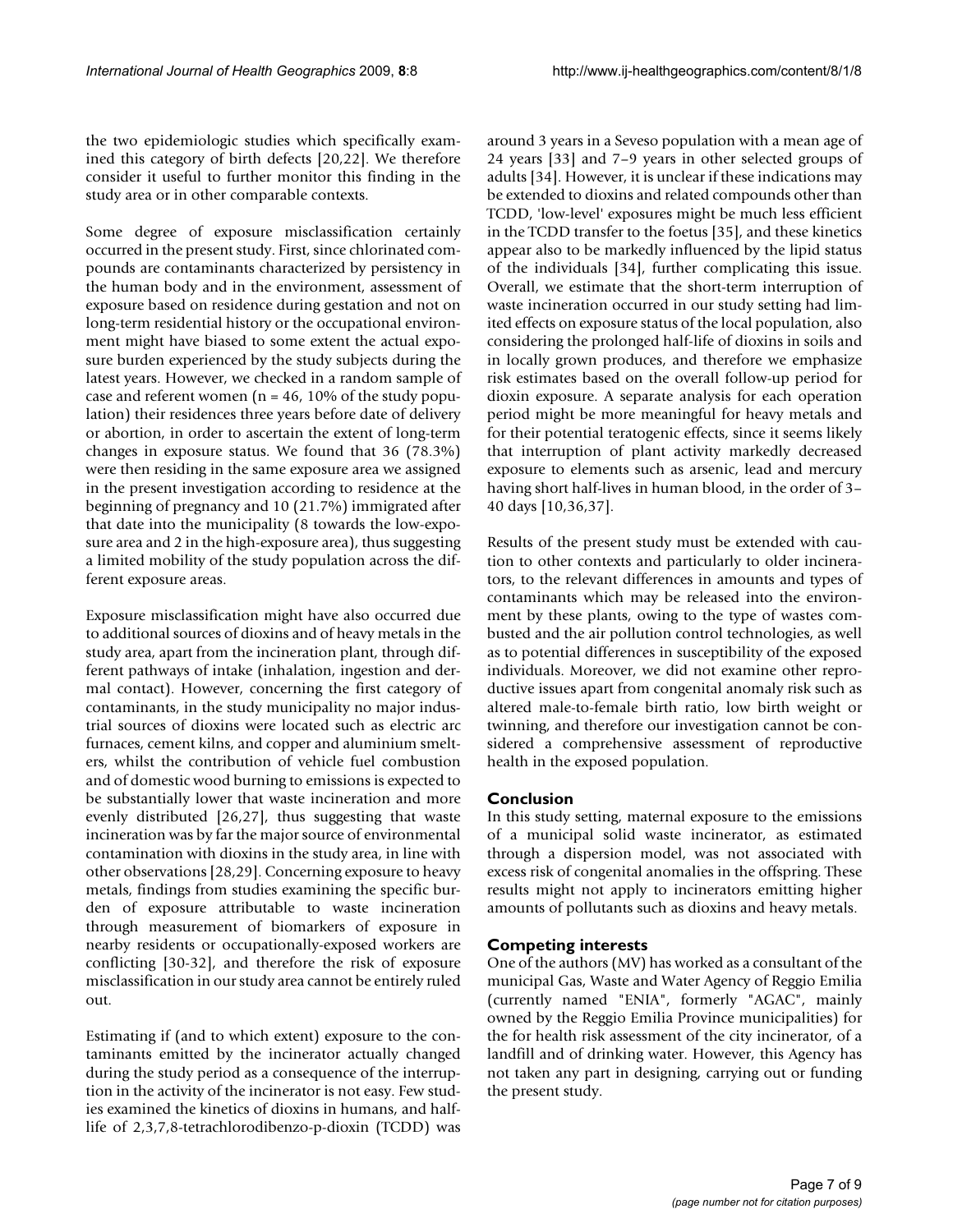#### **Authors' contributions**

MV and CM designed the study protocol, collected information about cases and controls, carried out data analysis and drafted the manuscript. SF and ST modeled the incinerator emissions and run the GIS database. RR selected potential case mothers through the Emilia-Romagna Region Hospital Discharge Registry and did the matching and sampling of control mothers. LG, FR and GA identified the case mothers eligible for the study from the Emilia-Romagna Region birth defect registry "IMER" and reviewed the cases retrieved through the Hospital Discharge Registry. All authors discussed study results, and read and approved the final manuscript.

#### **Acknowledgements**

We acknowledge the cooperation of Elisa Calzolari of the IMER Registry of the Emilia-Romagna region, of Elena Infante, Simona Maggi and Simona Poli of the Municipality of Reggio Emilia, and of Vincenzo Aronica and Paolo Felisetti of the Santa Maria Nuova Hospital of Reggio Emilia. The study was supported by the Office of the Environment of the Reggio Emilia Municipality, Italy, and by the Pietro Manodori Foundation of Reggio Emilia.

#### **References**

- 1. World Health Organization: **Population health and waste management: scientific data and policy options.** Rome: World Health Organization, Regional Office for Europe; 2007.
- 2. Signorelli C, Riccò M, Vinceti M: **[Waste incinerators and human](http://www.ncbi.nlm.nih.gov/entrez/query.fcgi?cmd=Retrieve&db=PubMed&dopt=Abstract&list_uids=18693403) [health: a state-of-the-art review.](http://www.ncbi.nlm.nih.gov/entrez/query.fcgi?cmd=Retrieve&db=PubMed&dopt=Abstract&list_uids=18693403)** *Ann Ig* 2008, **20:**251-277.
- 3. Viel JF, Clement MC, Hagi M, Grandjean S, Challier B, Danzon A: **[Dioxin emissions from a municipal solid waste incinerator](http://www.ncbi.nlm.nih.gov/entrez/query.fcgi?cmd=Retrieve&db=PubMed&dopt=Abstract&list_uids=18226215) and risk of invasive breast cancer: a population-based case[control study with GIS-derived exposure.](http://www.ncbi.nlm.nih.gov/entrez/query.fcgi?cmd=Retrieve&db=PubMed&dopt=Abstract&list_uids=18226215)** *Int J Health Geogr* 2008, **7:**4.
- 4. Viel JF, Daniau C, Goria S, Fabre P, de Crouy-Chanel P, Sauleau EA, Empereur-Bissonnet P: **[Risk for non Hodgkin's lymphoma in the](http://www.ncbi.nlm.nih.gov/entrez/query.fcgi?cmd=Retrieve&db=PubMed&dopt=Abstract&list_uids=18959776) [vicinity of French municipal solid waste incinerators.](http://www.ncbi.nlm.nih.gov/entrez/query.fcgi?cmd=Retrieve&db=PubMed&dopt=Abstract&list_uids=18959776)** *Environ Health* 2008, **7:**51.
- 5. Vinceti M, Malagoli C, Teggi S, Fabbi S, Goldoni C, De Girolamo G, Ferrari P, Astolfi G, Rivieri F, Bergomi M: **[Adverse pregnancy out](http://www.ncbi.nlm.nih.gov/entrez/query.fcgi?cmd=Retrieve&db=PubMed&dopt=Abstract&list_uids=18824255)[comes in a population exposed to the emissions of a munici](http://www.ncbi.nlm.nih.gov/entrez/query.fcgi?cmd=Retrieve&db=PubMed&dopt=Abstract&list_uids=18824255)[pal waste incinerator.](http://www.ncbi.nlm.nih.gov/entrez/query.fcgi?cmd=Retrieve&db=PubMed&dopt=Abstract&list_uids=18824255)** *Sci Total Environ* 2008, **407:**116-121.
- 6. Rushton L: **[Health hazards and waste management.](http://www.ncbi.nlm.nih.gov/entrez/query.fcgi?cmd=Retrieve&db=PubMed&dopt=Abstract&list_uids=14757717)** *Br Med Bull* 2003, **68:**183-197.
- 7. Hutz RJ, Carvan MJ, Baldridge MG, Conley LK, Heiden TK: **[Environ](http://www.ncbi.nlm.nih.gov/entrez/query.fcgi?cmd=Retrieve&db=PubMed&dopt=Abstract&list_uids=18516253)[mental toxicants and effects on female reproductive func](http://www.ncbi.nlm.nih.gov/entrez/query.fcgi?cmd=Retrieve&db=PubMed&dopt=Abstract&list_uids=18516253)[tion.](http://www.ncbi.nlm.nih.gov/entrez/query.fcgi?cmd=Retrieve&db=PubMed&dopt=Abstract&list_uids=18516253)** *Tren Reprod Bio* 2006, **2:**1-11.
- 8. Yeager RL, Oleske DA, Millsap DS, Henshel DS: **[Severe craniofa](http://www.ncbi.nlm.nih.gov/entrez/query.fcgi?cmd=Retrieve&db=PubMed&dopt=Abstract&list_uids=16965893)[cial malformations resulting from developmental exposure](http://www.ncbi.nlm.nih.gov/entrez/query.fcgi?cmd=Retrieve&db=PubMed&dopt=Abstract&list_uids=16965893) [to dioxin.](http://www.ncbi.nlm.nih.gov/entrez/query.fcgi?cmd=Retrieve&db=PubMed&dopt=Abstract&list_uids=16965893)** *Reprod Toxicol* 2006, **22:**811-812.
- 9. Lundqvist C, Zuurbier M, Leijs M, Johansson C, Ceccatelli S, Saunders M, Schoeters G, ten Tusscher G, Koppe JG: **[The effects of PCBs](http://www.ncbi.nlm.nih.gov/entrez/query.fcgi?cmd=Retrieve&db=PubMed&dopt=Abstract&list_uids=17000571) [and dioxins on child health.](http://www.ncbi.nlm.nih.gov/entrez/query.fcgi?cmd=Retrieve&db=PubMed&dopt=Abstract&list_uids=17000571)** *Acta Paediatr Suppl* 2006, **95:**55-64.
- 10. Wigle DT, Arbuckle TE, Walker M, Wade MG, Liu S, Krewski D: **[Environmental hazards: evidence for effects on child health.](http://www.ncbi.nlm.nih.gov/entrez/query.fcgi?cmd=Retrieve&db=PubMed&dopt=Abstract&list_uids=18074303)** *J Toxicol Environ Health B Crit Rev* 2007, **10:**3-39.
- 11. De Coster S, Koppen G, Bracke M, Schroijen C, Den Hond E, Nelen V, Mieroop E Van de, Bruckers L, Bilau M, Baeyens W, *et al.*: **[Pollut](http://www.ncbi.nlm.nih.gov/entrez/query.fcgi?cmd=Retrieve&db=PubMed&dopt=Abstract&list_uids=18522717)[ant effects on genotoxic parameters and tumor-associated](http://www.ncbi.nlm.nih.gov/entrez/query.fcgi?cmd=Retrieve&db=PubMed&dopt=Abstract&list_uids=18522717) [protein levels in adults: a cross sectional study.](http://www.ncbi.nlm.nih.gov/entrez/query.fcgi?cmd=Retrieve&db=PubMed&dopt=Abstract&list_uids=18522717)** *Environ Health* 2008, **7:**26.
- 12. **WindDimula 3.0.6: Maind s.r.l** 2008 [[http://www.maind.it/soft](http://www.maind.it/software/windimula.htm) [ware/windimula.htm\]](http://www.maind.it/software/windimula.htm).
- 13. Cirillo M, Poli A: **An intercomparison of semiempirical diffusion models under low wind speed, stable conditions.** *Atmos Environ* 1992, **26A:**765-774.
- 14. Calzolari E, Pierini A, Astolfi G, Bianchi F, Neville AJ, Rivieri F: **[Asso](http://www.ncbi.nlm.nih.gov/entrez/query.fcgi?cmd=Retrieve&db=PubMed&dopt=Abstract&list_uids=17286264)[ciated anomalies in multi-malformed infants with cleft lip](http://www.ncbi.nlm.nih.gov/entrez/query.fcgi?cmd=Retrieve&db=PubMed&dopt=Abstract&list_uids=17286264) and palate: An epidemiologic study of nearly 6 million births [in 23 EUROCAT registries.](http://www.ncbi.nlm.nih.gov/entrez/query.fcgi?cmd=Retrieve&db=PubMed&dopt=Abstract&list_uids=17286264)** *Am J Med Genet A* 2007, **143:**528-537.
- 15. Lopalco PL, Vinceti M, Fabiani L: **Flussi Informativi.** In *Applicazioni di Epidemiologia per la Sanità Pubblica* Edited by: Faggiano F, Donato F, Barbone F. Torino: Centro Scientifico Editore; 2006:37-85.
- 16. **IMER Registry Manual** 2004 [[http://web.unife.it/progetti/imer/](http://web.unife.it/progetti/imer/imernew/manualeimer.pdf) [imernew/manualeimer.pdf](http://web.unife.it/progetti/imer/imernew/manualeimer.pdf)].
- 17. **STATA version 10.1.** College Station, TX, STATA Corp; 2008.
- 18. Jansson B, Voog L: **Dioxin from Swedish municipal incinerators and the occurrence of cleft lip and palate malformations.** *Int J Environ Studies* 1989, **34:**99-104.
- 19. ten Tusscher GW, Stam GA, Koppe JG: **[Open chemical combus](http://www.ncbi.nlm.nih.gov/entrez/query.fcgi?cmd=Retrieve&db=PubMed&dopt=Abstract&list_uids=10739071)[tions resulting in a local increased incidence of orofacial](http://www.ncbi.nlm.nih.gov/entrez/query.fcgi?cmd=Retrieve&db=PubMed&dopt=Abstract&list_uids=10739071) [clefts.](http://www.ncbi.nlm.nih.gov/entrez/query.fcgi?cmd=Retrieve&db=PubMed&dopt=Abstract&list_uids=10739071)** *Chemosphere* 2000, **40:**1263-1270.
- 20. Cresswell PA, Scott JE, Pattenden S, Vrijheid M: **[Risk of congenital](http://www.ncbi.nlm.nih.gov/entrez/query.fcgi?cmd=Retrieve&db=PubMed&dopt=Abstract&list_uids=14575200) [anomalies near the Byker waste combustion plant.](http://www.ncbi.nlm.nih.gov/entrez/query.fcgi?cmd=Retrieve&db=PubMed&dopt=Abstract&list_uids=14575200)** *J Public Health Med* 2003, **25:**237-242.
- 21. Dummer TJ, Dickinson HO, Parker L: **[Adverse pregnancy out](http://www.ncbi.nlm.nih.gov/entrez/query.fcgi?cmd=Retrieve&db=PubMed&dopt=Abstract&list_uids=12775795)[comes around incinerators and crematoriums in Cumbria,](http://www.ncbi.nlm.nih.gov/entrez/query.fcgi?cmd=Retrieve&db=PubMed&dopt=Abstract&list_uids=12775795) [north west England, 1956–93.](http://www.ncbi.nlm.nih.gov/entrez/query.fcgi?cmd=Retrieve&db=PubMed&dopt=Abstract&list_uids=12775795)** *J Epidemiol Community Health* 2003, **57:**456-461.
- 22. Cordier S, Chevrier C, Robert-Gnansia E, Lorente C, Brula P, Hours M: **[Risk of congenital anomalies in the vicinity of municipal](http://www.ncbi.nlm.nih.gov/entrez/query.fcgi?cmd=Retrieve&db=PubMed&dopt=Abstract&list_uids=14691267) [solid waste incinerators.](http://www.ncbi.nlm.nih.gov/entrez/query.fcgi?cmd=Retrieve&db=PubMed&dopt=Abstract&list_uids=14691267)** *Occup Environ Med* 2004, **61:**8-15.
- 23. Tango T, Fujita T, Tanihata T, Minowa M, Doi Y, Kato N, Kunikane S, Uchiyama I, Tanaka M, Uehata T: **[Risk of adverse reproductive](http://www.ncbi.nlm.nih.gov/entrez/query.fcgi?cmd=Retrieve&db=PubMed&dopt=Abstract&list_uids=15242064) outcomes associated with proximity to municipal solid [waste incinerators with high dioxin emission levels in Japan.](http://www.ncbi.nlm.nih.gov/entrez/query.fcgi?cmd=Retrieve&db=PubMed&dopt=Abstract&list_uids=15242064)** *J Epidemiol* 2004, **14:**83-93.
- 24. Fernandez MF, Olmos B, Granada A, Lopez-Espinosa MJ, Molina-Molina JM, Fernandez JM, Cruz M, Olea-Serrano F, Olea N: **[Human](http://www.ncbi.nlm.nih.gov/entrez/query.fcgi?cmd=Retrieve&db=PubMed&dopt=Abstract&list_uids=18174944) [exposure to endocrine-disrupting chemicals and prenatal](http://www.ncbi.nlm.nih.gov/entrez/query.fcgi?cmd=Retrieve&db=PubMed&dopt=Abstract&list_uids=18174944) risk factors for cryptorchidism and hypospadias: a nested [case-control study.](http://www.ncbi.nlm.nih.gov/entrez/query.fcgi?cmd=Retrieve&db=PubMed&dopt=Abstract&list_uids=18174944)** *Environ Health Perspect* 2007, **115(Suppl 1):**8-14.
- 25. Abdullah NA, Pearce MS, Parker L, Wilkinson JR, McNally RJ: **[Evi](http://www.ncbi.nlm.nih.gov/entrez/query.fcgi?cmd=Retrieve&db=PubMed&dopt=Abstract&list_uids=17636413)[dence of an environmental contribution to the aetiology of](http://www.ncbi.nlm.nih.gov/entrez/query.fcgi?cmd=Retrieve&db=PubMed&dopt=Abstract&list_uids=17636413) [cryptorchidism and hypospadias?](http://www.ncbi.nlm.nih.gov/entrez/query.fcgi?cmd=Retrieve&db=PubMed&dopt=Abstract&list_uids=17636413)** *Eur J Epidemiol* 2007, **22:**615-620.
- 26. Caserini S, Monguzzi AM: **[PCDD/Fs emissions inventory in the](http://www.ncbi.nlm.nih.gov/entrez/query.fcgi?cmd=Retrieve&db=PubMed&dopt=Abstract&list_uids=12222771) [Lombardy Region: results and uncertainties.](http://www.ncbi.nlm.nih.gov/entrez/query.fcgi?cmd=Retrieve&db=PubMed&dopt=Abstract&list_uids=12222771)** *Chemosphere* 2002, **48:**779-786.
- 27. Chen CM: **[The emission inventory of PCDD/PCDF in Taiwan.](http://www.ncbi.nlm.nih.gov/entrez/query.fcgi?cmd=Retrieve&db=PubMed&dopt=Abstract&list_uids=14659943)** *Chemosphere* 2004, **54:**1413-1420.
- 28. Oh JE, Choi SD, Lee SJ, Chang YS: **[Influence of a municipal solid](http://www.ncbi.nlm.nih.gov/entrez/query.fcgi?cmd=Retrieve&db=PubMed&dopt=Abstract&list_uids=16410018) [waste incinerator on ambient air and soil PCDD/Fs levels.](http://www.ncbi.nlm.nih.gov/entrez/query.fcgi?cmd=Retrieve&db=PubMed&dopt=Abstract&list_uids=16410018)** *Chemosphere* 2006, **64:**579-587.
- 29. Floret N, Lucot E, Badot PM, Mauny F, Viel JF: **[A municipal solid](http://www.ncbi.nlm.nih.gov/entrez/query.fcgi?cmd=Retrieve&db=PubMed&dopt=Abstract&list_uids=17524454) [waste incinerator as the single dominant point source of](http://www.ncbi.nlm.nih.gov/entrez/query.fcgi?cmd=Retrieve&db=PubMed&dopt=Abstract&list_uids=17524454) PCDD/Fs in an area of increased non-Hodgkin's lymphoma [incidence.](http://www.ncbi.nlm.nih.gov/entrez/query.fcgi?cmd=Retrieve&db=PubMed&dopt=Abstract&list_uids=17524454)** *Chemosphere* 2007, **68:**1419-1426.
- 30. Hu SW, Shy CM: **[Health effects of waste incineration: a review](http://www.ncbi.nlm.nih.gov/entrez/query.fcgi?cmd=Retrieve&db=PubMed&dopt=Abstract&list_uids=15658227) [of epidemiologic studies.](http://www.ncbi.nlm.nih.gov/entrez/query.fcgi?cmd=Retrieve&db=PubMed&dopt=Abstract&list_uids=15658227)** *J Air Waste Manag Assoc* 2001, **51:**1100-1109.
- 31. Rimmer DL, Vizard CG, Pless-Mulloli T, Singleton I, Air VS, Keatinge ZA: **[Metal contamination of urban soils in the vicinity of a](http://www.ncbi.nlm.nih.gov/entrez/query.fcgi?cmd=Retrieve&db=PubMed&dopt=Abstract&list_uids=15935448) [municipal waste incinerator: one source among many.](http://www.ncbi.nlm.nih.gov/entrez/query.fcgi?cmd=Retrieve&db=PubMed&dopt=Abstract&list_uids=15935448)** *Sci Total Environ* 2006, **356:**207-216.
- 32. Fierens S, Mairesse H, Heilier JF, Focant JF, Eppe G, De Pauw E, Bernard A: **[Impact of iron and steel industry and waste incinera](http://www.ncbi.nlm.nih.gov/entrez/query.fcgi?cmd=Retrieve&db=PubMed&dopt=Abstract&list_uids=17365584)[tors on human exposure to dioxins, PCBs, and heavy metals:](http://www.ncbi.nlm.nih.gov/entrez/query.fcgi?cmd=Retrieve&db=PubMed&dopt=Abstract&list_uids=17365584) [results of a cross-sectional study in Belgium.](http://www.ncbi.nlm.nih.gov/entrez/query.fcgi?cmd=Retrieve&db=PubMed&dopt=Abstract&list_uids=17365584)** *J Toxicol Environ Health A* 2007, **70:**222-226.
- 33. Kerger BD, Leung HW, Scott P, Paustenbach DJ, Needham LL, Patterson DG Jr, Gerthoux PM, Mocarelli P: **[Age- and concentration](http://www.ncbi.nlm.nih.gov/entrez/query.fcgi?cmd=Retrieve&db=PubMed&dopt=Abstract&list_uids=17035149)[dependent elimination half-life of 2,3,7,8-tetrachlorod](http://www.ncbi.nlm.nih.gov/entrez/query.fcgi?cmd=Retrieve&db=PubMed&dopt=Abstract&list_uids=17035149)[ibenzo-p-dioxin in Seveso children.](http://www.ncbi.nlm.nih.gov/entrez/query.fcgi?cmd=Retrieve&db=PubMed&dopt=Abstract&list_uids=17035149)** *Environ Health Perspect* 2006, **114:**1596-1602.
- 34. Aylward LL, Brunet RC, Carrier G, Hays SM, Cushing CA, Needham LL, Patterson DG Jr, Gerthoux PM, Brambilla P, Mocarelli P: **[Con](http://www.ncbi.nlm.nih.gov/entrez/query.fcgi?cmd=Retrieve&db=PubMed&dopt=Abstract&list_uids=15083163)centration-dependent TCDD elimination kinetics in [humans: toxicokinetic modeling for moderately to highly](http://www.ncbi.nlm.nih.gov/entrez/query.fcgi?cmd=Retrieve&db=PubMed&dopt=Abstract&list_uids=15083163) exposed adults from Seveso, Italy, and Vienna, Austria, and [impact on dose estimates for the NIOSH cohort.](http://www.ncbi.nlm.nih.gov/entrez/query.fcgi?cmd=Retrieve&db=PubMed&dopt=Abstract&list_uids=15083163)** *J Expo Anal Environ Epidemiol* 2005, **15:**51-65.
- 35. Aylward LL, Lamb JC, Lewis SC: **[Issues in risk assessment for](http://www.ncbi.nlm.nih.gov/entrez/query.fcgi?cmd=Retrieve&db=PubMed&dopt=Abstract&list_uids=15976191) [developmental effects of 2,3,7,8-tetrachlorodibenzo-p](http://www.ncbi.nlm.nih.gov/entrez/query.fcgi?cmd=Retrieve&db=PubMed&dopt=Abstract&list_uids=15976191)[dioxin and related compounds.](http://www.ncbi.nlm.nih.gov/entrez/query.fcgi?cmd=Retrieve&db=PubMed&dopt=Abstract&list_uids=15976191)** *Toxicol Sci* 2005, **87:**3-10.